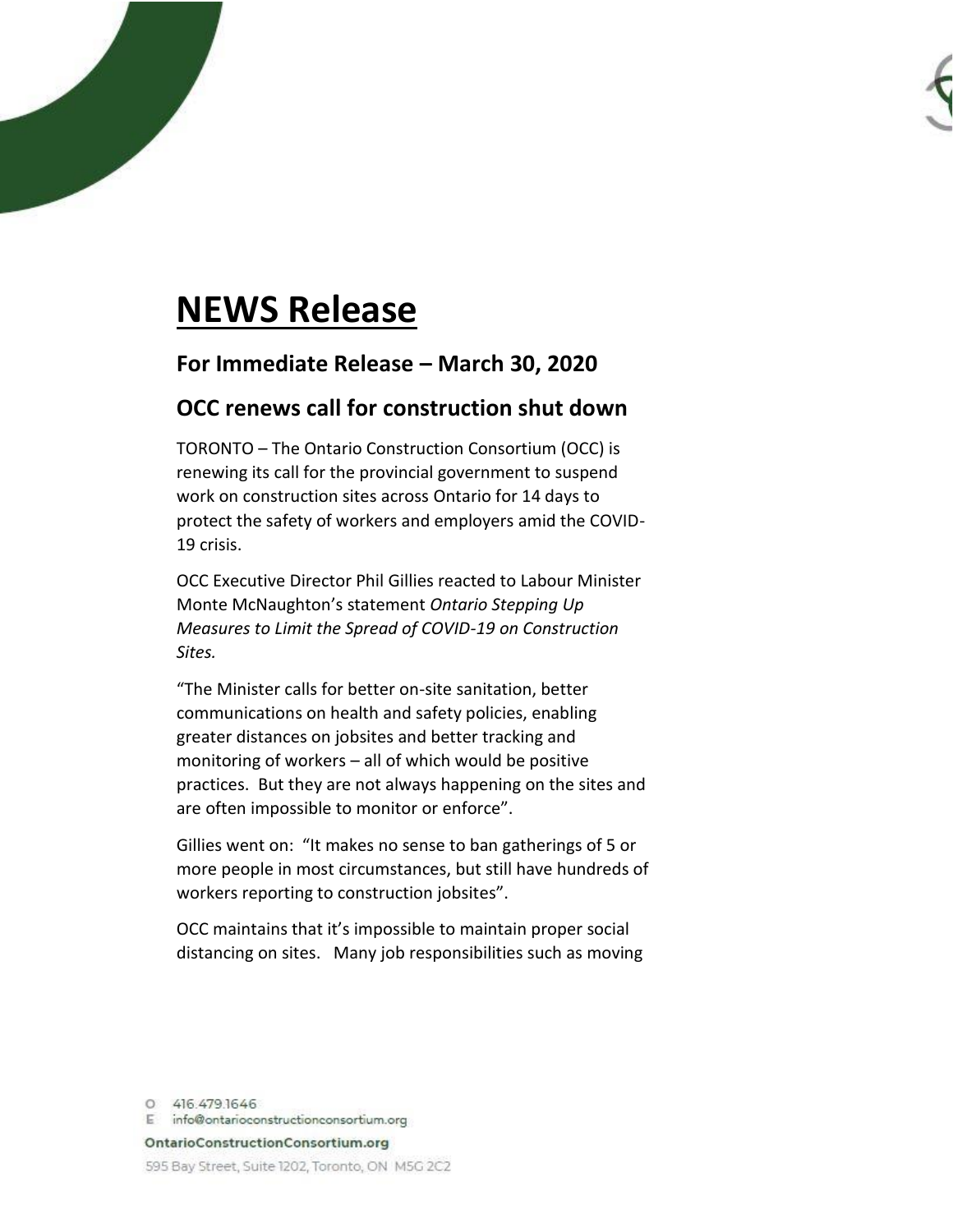

equipment, lifting heavy beams or sheets of drywall require workers to be in close proximity to one another.

The Ministry of Labour does not have the resources to police the thousands of sites across the province.

There is no protection for subcontractors to refuse work when they are contractually bound to general contractors – who are often pressuring their suppliers to keep working.

Proper sanitation and safety measures are often impossible to maintain onsite. The only source of fresh water may be on the ground floor, with workers operating 40 storeys up. Workers have to share elevators and stairwells to get to their jobs.

OCC is hearing many jobsites do not have hand sanitizer – or if bottles are there at 7 am, they're gone by 11.

"We are hearing from workers and their family members from throughout Ontario who are afraid to go to work, but also afraid not to report for fear of losing their jobs", said Gillies.

The Province should shut down truly non-essential sites for two weeks until the situation can be improved for the health and safety of construction workers.

-30-